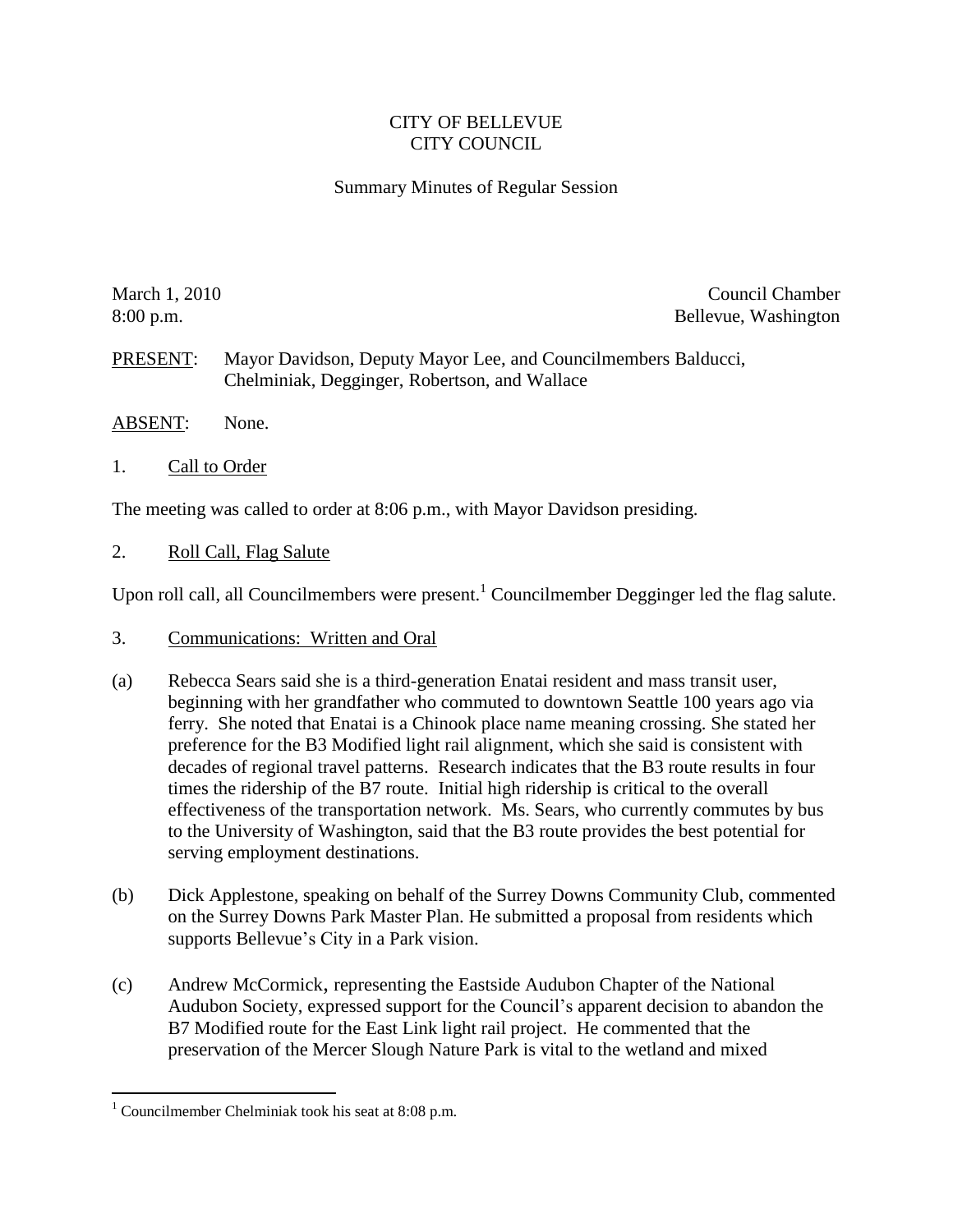woodland habitat. Mr. McCormick said that Eastside Audubon urges the Council to continue to support the B3 route, as recommended by the Council to Sound Transit last year. While the B3 route will impact the wetlands during construction and on an ongoing basis, these impacts occur along the edge of the wetland and will be mitigated in part by other advantages of the B3 route. Mr. McCormick testified that less total wetland and woodland acreage will be affected by the B3 alignment, which demonstrates increased ridership and shorter walking distances to three stations. He cautioned that the B7 route could doom light rail, especially if combined with the equally poorly planned C14E alternative that would skirt the downtown center.

Mr. McCormick stated that the B7 route would result in the loss of a stretch of woodlands along the eastern portion of Mercer Slough Park, which is home to a number of birds including three that are listed as federal species of concern. Additional birds in that area have been identified as birds in trouble in the 2009 Audubon State of the Birds Report. Eastside Audubon supports the development of transit in general, and encourages maximizing ridership while minimizing environmental impacts. Mr. McCormick said B7 and B7 Modified fail to meet these standards. Eastside Audubon supports the B3 route as previously recommended by the City Council last year.

- (d) Aaron Laing reminded the Council that he lives across the street from the Winters House. He said it is unfortunate to have a split in the Council's position on light rail. He feels it is an artifact of the State Environmental Policy Act (SEPA) process, in that a decision cannot appropriately be made based on a draft environmental impact statement (DEIS). Last year the Council made its best decision based on the information available. Mr. Laing said the ridership statistics in the DEIS are flawed. He encouraged the Council to insist that Sound Transit take an honest and equal look at the B7 alignment, which was not adequately studied in the DEIS.
- (e) Sherwin Lee acknowledged the dilemma before the Council and thanked Councilmembers for continuing to discuss the issues. He thanked Councilmember Balducci for reminding the Council to consider ridership and transit users. He suggested that light rail planning needs to consider other cities. He stated his understanding that a major portion of the capacity at the Mercer Island Park and Ride is not used by residents of the island. Eliminating the South Bellevue Park and Ride from the light rail plan will result in more commuters driving to Mercer Island. Mr. Lee said the B7 option does not provide good station access for the downtown. He cautioned that placing a station next to I-405 will encourage commuters who do not live in Bellevue to use that park and ride lot. This would put Bellevue at an economic disadvantage to benefit from the system. Mr. Lee commented that no decision will make everyone happy. He urged the Council to not engage in a legal battle with Sound Transit once an alignment decision is made. He said it is important to not delay or interfere with the implementation of the system, at the expense of future generations.
- (f) Samantha Gillett commented on light rail and the Council's criteria of ridership, minimizing travel times, and connecting major employment centers. She noted Sound Transit's study that shows decreased ridership associated with moving the alignment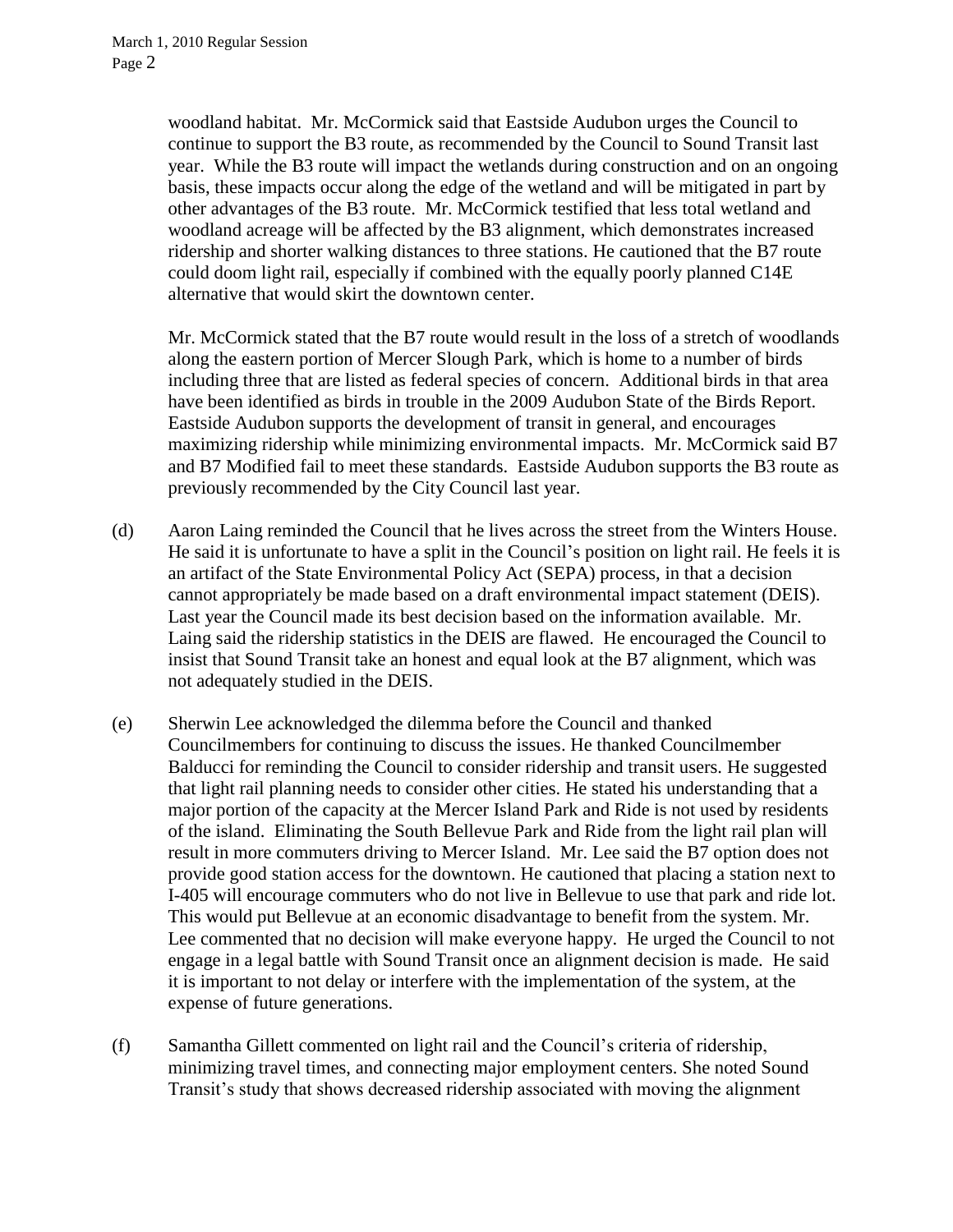away from the downtown core toward I-405. Ms. Gillett said this equates to millions of dollars in lost revenue over many years of light rail operation. She noted a preference for a downtown tunnel and the importance of lessening the impact of auto travel. She encouraged a continued look at all alternatives. Ms. Gillett noted the concerns of Surrey Downs residents, and encouraged the Council to consider all residents and impacts to other neighborhoods. While her community is only one-third the size of Surrey Downs, 100 percent of Lake Bellevue residents are impacted by light rail. In Surrey Downs, only some residents along  $112<sup>th</sup>$  Avenue are impacted under some of the proposals.

Ms. Gillett noted that over the past 10 years, the BNSF corridor averaged only two trains per day. Lake Bellevue Village is built on a peat bog, and property owners have spent more than \$1.5 million to install geofoam to prevent sinking. She expressed concern regarding the future impacts of heavy train volumes, based on projections for a train every seven minutes. Ms. Gillett urged the Council to study this potential impact. She noted that the draft EIS identifies Lake Bellevue as a commercial area. She hopes that residents are not being overlooked as a community.

Ms. Gillett said the area is considered a wetland by the U.S. EPA as well as a flood zone. Lake Bellevue residents are concerned about construction impacts to the lake and stream. In addition, relocation of the stream is indicated as necessary in the preferred alternatives identified by the Council. Ms. Gillett questioned whether half a billion dollars should be spent to locate part of the light rail system in a flood zone. She explained that topographic information received from the City indicates that light rail will be flooded in the vicinity of Lake Bellevue should a 100-year flood occur.

- (g) Ian Gilman introduced himself as a software developer and Seattle resident who lives near the Columbia City light rail station. He spoke in favor of light rail, noting that he intentionally moved to a neighborhood that would be served by it. He and his family enjoy the greater access provided by light rail, and the cosmopolitan nature of transit trains in the neighborhood. With regard to reports about noise levels, Mr. Gilman said he lives a block from the rail line. He does hear some sounds from the trains, but he also hears traffic and truck noise, and he prefers the sound of the trains. He felt Sound Transit was very conscientious in managing construction impacts and ensuring that local businesses remained open and accessible. Mr. Gilman said light rail has been a benefit to him and his family.
- (h) Steve Rich said he owns a business on Lake Bellevue, and he is also the president of the North Bellevue Senior Advisory Board. He spoke in favor of the original proposed light rail station location at NE  $12^{th}$  Street and  $116^{th}$  Avenue NE. He is opposed to the alternate location behind Whole Foods using the existing BNSF right-of-way. He feels the original location provides more meaningful access for Bellevue seniors due to its proximity to medical care and shopping. Mr. Rich expressed concern about noise impacts related to light rail on the BNSF corridor.
- (i) Maxine Girard introduced herself as a Factoria resident who spends a good deal of time at the North Bellevue Community and Senior Center. She is opposed to the light rail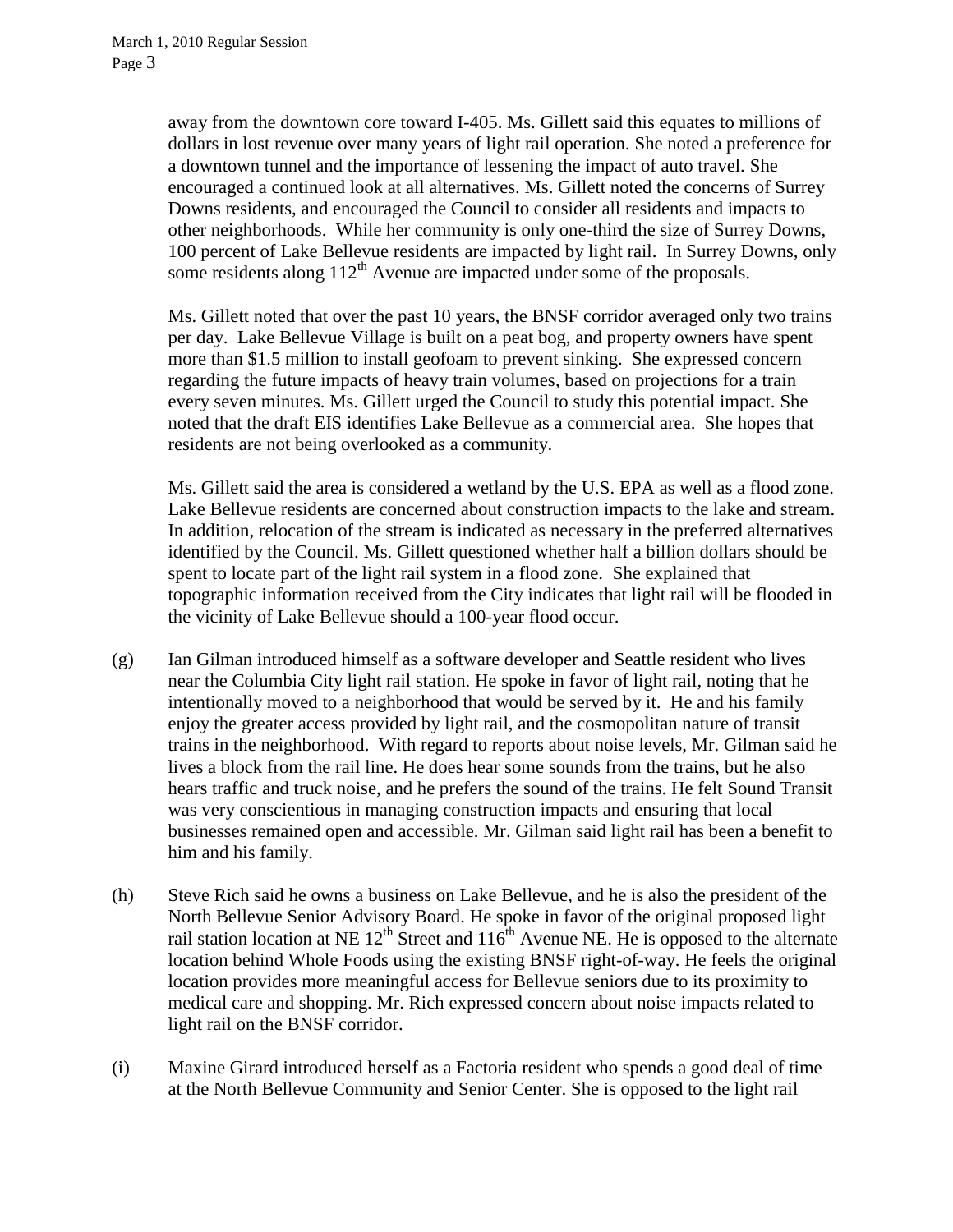station at Whole Foods as well. She noted that she uses a cane, and access to that station would be problematic for many individuals.

- (j) Gary Ritner directed his comments to the Council process over the past few meetings. He testified that he has attended meetings off and on during the past year in which the Council discussed light rail Segment B. He expressed concern regarding transparency, which he said he did not see at last week's meeting. Mr. Ritner said it appeared to him that four Councilmembers had their own private meeting and came into the Council meeting prepared to vote on a new Segment B alternative. He hopes that the Council will honor Deputy Mayor Lee's comments about transparency going forward.
- (k) Howard Katz thanked the Council for action related to the flooding at Lake Bellevue last year. He thanked Deputy City Manager Brad Miyake for working with Burlington Northern to resolve the issue. Mr. Katz said he serves on the North Bellevue Senior Advisory Board, Bellevue Network on Aging, Lake Bellevue Village Homeowners Association, and the Lake Bellevue Water Quality Association. In addition, he is the elected Republican Precinct Committee Officer for precinct  $0219$  in the  $41<sup>st</sup>$  legislative district. Mr. Katz quoted Councilmember Wallace's concerns about light rail train noise from the February 22 City Council meeting. He spoke to the need to protect all neighborhoods from noise impacts. He testified that noise impacts are greater at Lake Bellevue because the Burlington Northern tracks are only 30 feet from the Lake Bellevue Village.
- 4. Reports of Community Council, Boards and Commissions: None.
- 5. Report of the City Manager
	- (a) Management Brief providing information on Automated External Defibrillator in Police Cars

Police Chief Linda Pillo announced the beginning of a two-year pilot program that provides automated external defibrillators (AEDs) in police cars. During the pilot program, police officers will respond to all cardiac arrest calls, and Fire Department personnel will take over resuscitation duties as they arrive. The AEDs are provided by Philips Medical Systems through a program with King County's Emergency Medical Services division and the Washington State Life Sciences Discovery Fund. Each officer has received training in the use of the equipment.

Councilmember Robertson commended the Police Department for this great work.

Councilmember Degginger concurred, noting his recent experience at a gym in which he witnessed an emergency involving a successful AED response.

Chief Pillo noted that AEDs are located in community centers as well.

City Manager Steve Sarkozy said AEDs are located in City Hall at the Service First counter. He noted that King County and Bellevue are among the safest communities in the country due to the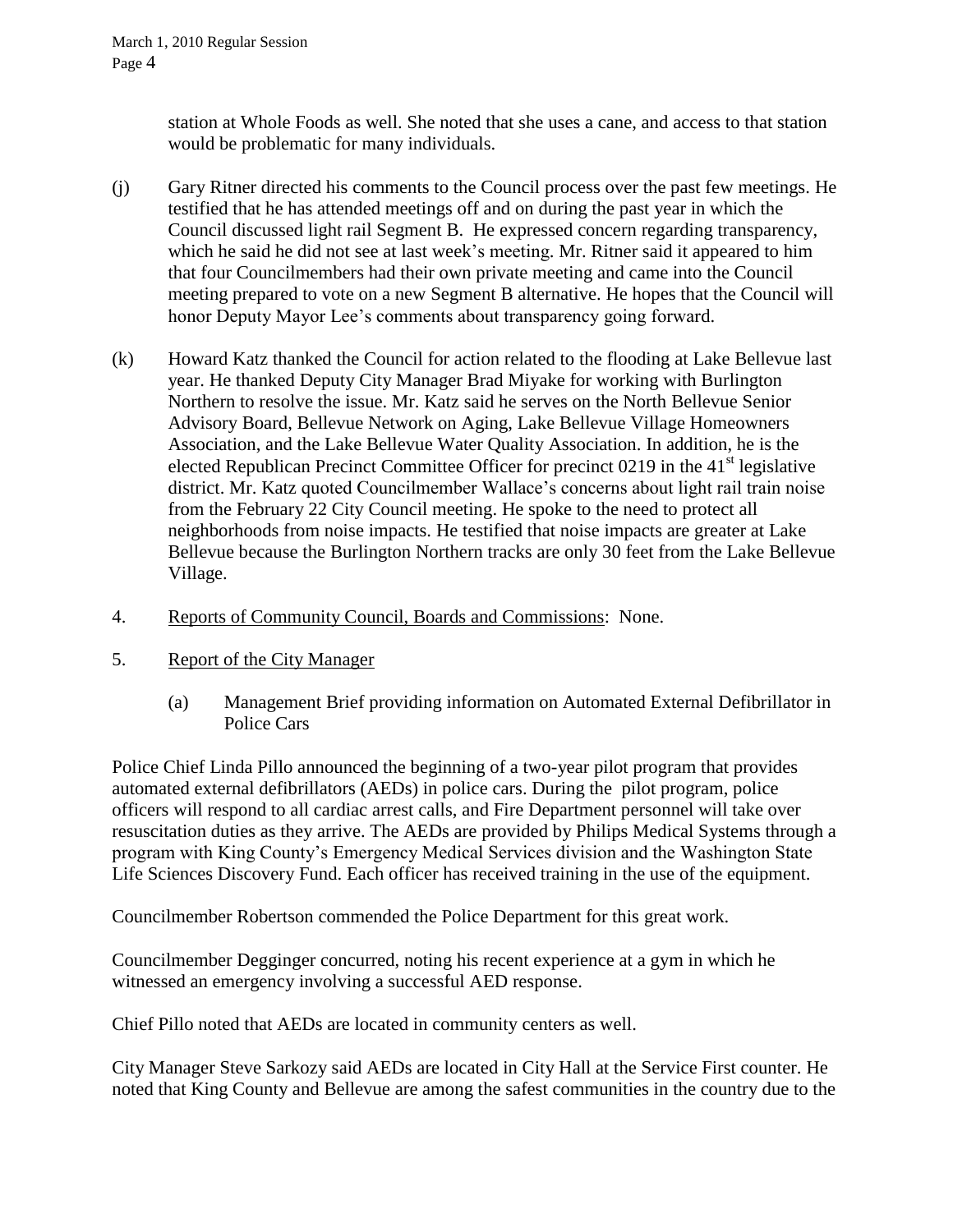great work of Police and Fire emergency personnel. He commended this collaboration between the two departments to further enhance services.

(b) Management Brief Providing Information on West Coast Armory

Mr. Sarkozy asked staff to provide a briefing on the West Coast Armory, a new indoor shooting range in the Factoria area.

Carol Helland, Land Use Director, noted the management brief on page 5-3 of the meeting packet and described the new indoor shooting range in Richards Valley, on the access road to the Factoria Transfer Station. The use is classified as a recreational activity and is located in a light industrial zone, as is Wade's Gun Shop and Shooting Range on Bel-Red Road. Limited retail sales are permitted at West Coast Armory including safety equipment and ammunition for use on the site. Additional recreational uses in the area include martial arts, dance, gymnastics, and badminton. Ms. Helland said she visited the business earlier in the day in anticipation of tonight's meeting.

Mayor Davidson said he visited the site yesterday and today. He noted that there appeared to be more retail items yesterday, and that seems to have changed today. He questioned whether the City influenced this change.

Ms. Helland said she started discussions with the property owner, Lance Kilgore, after some complaints were received early in February. She discovered that retail sales were occurring, which was not permitted by their temporary occupancy permit. The business worked with the Bureau of Alcohol, Tobacco, Firearms and Explosives to redesignate and scan the weapons, and was in the process of having them removed when Ms. Helland spoke to the owner on Friday. When she visited today, all except one display gun had been removed. There are pistols available for use on the shooting range.

Councilmember Balducci noted that the Council is receiving communications supporting and opposing the use. Ms. Helland said that every email the Council receives on this topic, or on any topic, is forwarded to a staff person for a reply. She was asked to reply to recent emails on this topic on behalf of the Council. Ms. Helland said her replies copied the Council Office as an official record, but not the entire Council.

Councilmember Chelminiak stated that most of the communications express concern about the sale of weapons. He questioned the applicability of incidental sales. Ms. Helland said that incidental is not a defined term in the City Code. Subordinate is a defined term, and it relates to a square footage of area that is allowed to be committed to a certain use. Those uses require a designation in the use charts, and this use does not have a subordinate use designation. The use is therefore not protected by the subordinate use requirements that allow 25 percent of an area to be devoted to a subordinate use. Ms. Helland said incidental uses associated with a primary use are allowed, if they are closely integrated with the primary use. She noted that staff must essentially use judgment in determining how uses end up being allowed at a particular location. All of the recreational uses in the light industrial district operate similarly, in which there is a pro shop component associated with the activity.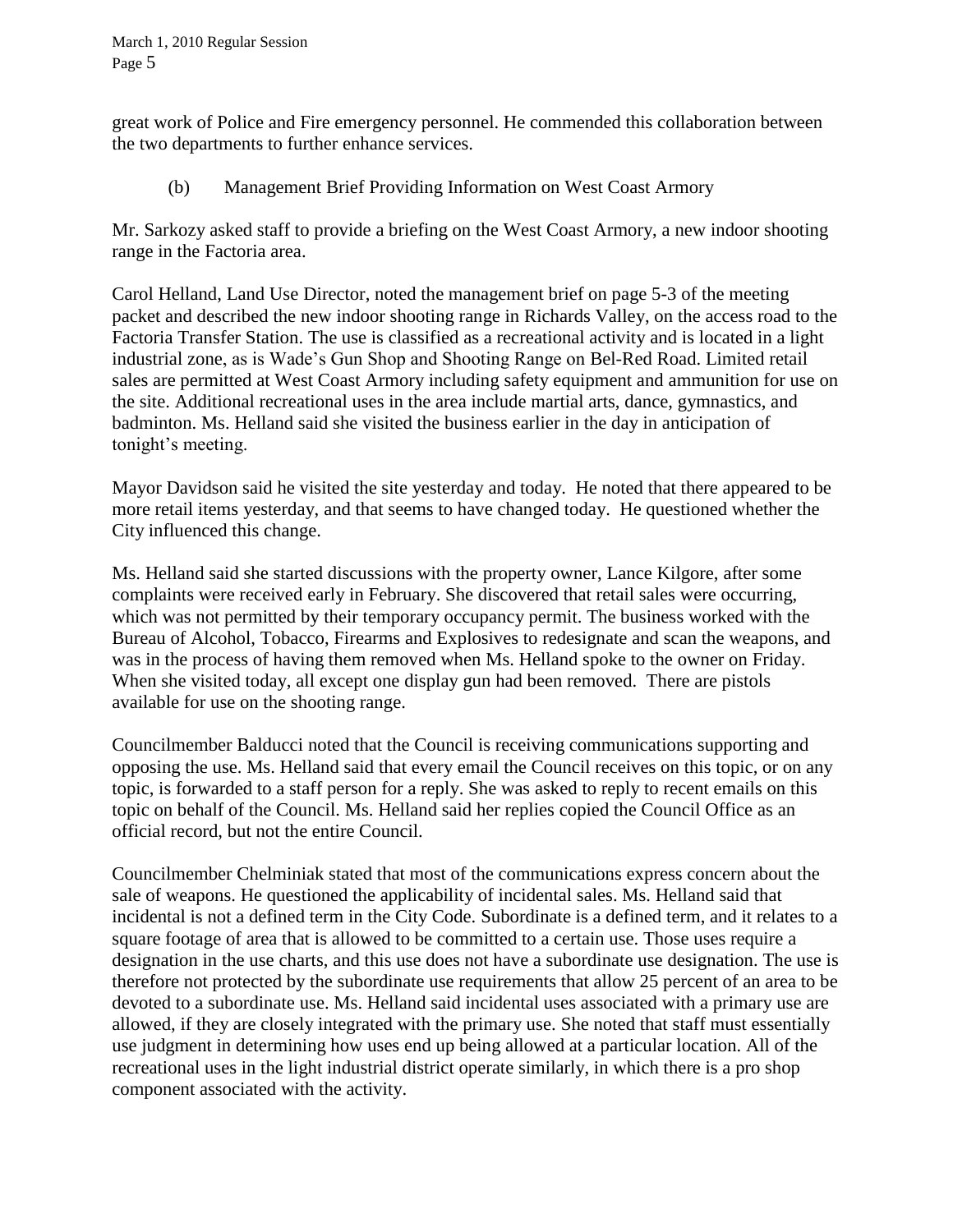March 1, 2010 Regular Session Page 6

Responding to Councilmember Chelminiak, Ms. Helland said no retail firearm sales are allowed. The business is directing customers to its Issaquah store for retail gun sales. Shooting range customers can rent weapons to be used on site.

Councilmember Robertson noted email traffic regarding the safety of this facility. She inquired about the safety history of Wade's gun shop. Ms. Helland said Wade's opened in approximately 1993. She is not familiar with their accident record but toured the facility today. The owners are committed to safety and provide training, cleaning rooms, a gunsmith on site, and three separate range spaces for different types of weapons. Additional safety features included thick concrete walls and a special ventilation system.

Councilmember Robertson suggested that it would be helpful to provide information to concerned citizens about Wade's safety record and the experience of the range previously located near the new West Coast Armory. Perhaps the information will help individuals to not be unnecessarily worried.

Responding to Councilmember Wallace, Deputy City Attorney Kate Berens said Washington is an open carry state, meaning that a person can carry a loaded weapon as long as it is not concealed. A concealed weapons permit provides other specific guidelines to be followed by permit holders.

Councilmember Wallace echoed Councilmember Robertson's comments that it would be helpful to educate the public about safety protocols and programs in place at these shooting ranges, in order to alleviate concerns.

Mr. Sarkozy noted that Agenda Item 11(b) will be postponed, pursuant to the earlier Study Session discussion on this topic. Staff will return with more information next week.

## 6. Council Business and New Initiatives

Councilmember Degginger noted that the SR 520 bill will be voted on tomorrow in the House. He reported on the Wintergrass Festival, which was a fun event for more than 7,000 attendees over four days. It filled 733 rooms at the Hyatt Hotel and sold out the Westin. He noted that a song written about Bellevue called A Hard Place to Suffer won a songwriting award. Staff played a clip of the song.

Councilmember Robertson reported that Girl Scout cookie sales go through March 14, and the Girl Scouts are accepting donations to send cookies to troops overseas. Ms. Robertson said she was recently appointed by the Bellevue School District to be on their Fiscal Advisory Committee.

Deputy Mayor Lee attended an event focused on developing a marketing strategy for India as well as the Prosperity Partnership lunch in Seattle. He met with a group of young Muslim leaders from all over the world, and attended the Seattle Chinese Chamber of Commerce's Chinese New Year celebration.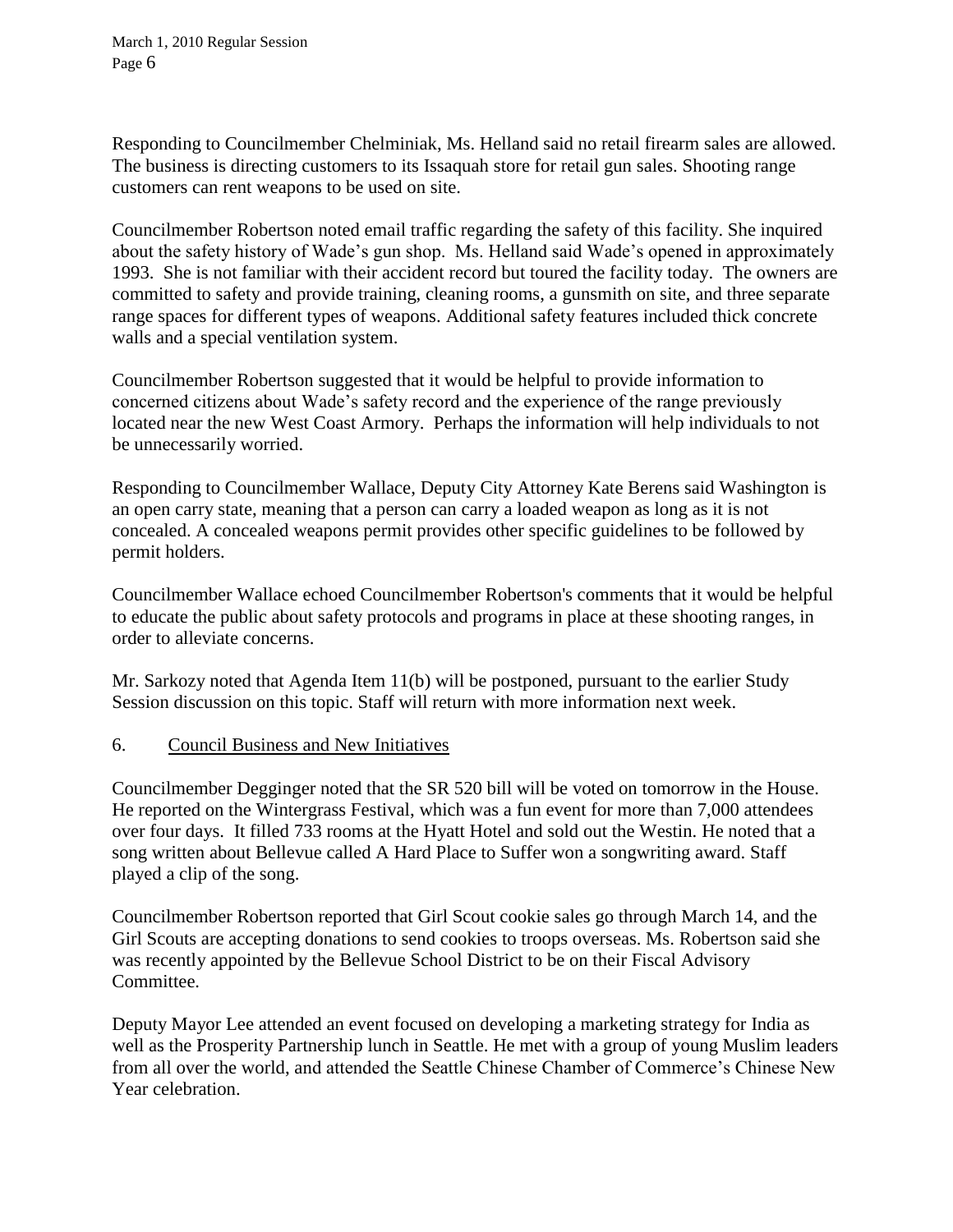Councilmember Chelminiak attended the Prosperity Partnership luncheon as well. Along with the Mayor and Deputy Mayor, Mr. Chelminiak met with Puget Sound Regional Council (PSRC) staff to discuss economic development and competitiveness, and he attended the PSRC Executive Board meeting.

Councilmember Balducci said she spends a great deal of time meeting with and about Sound Transit, as a member of the Sound Transit Board. As Council liaison to the Arts Commission, she met with the Chair and attended the Commission's meeting. The Arts Commission's top priorities are to advance the Art Walk concept, ensure arts participation on steering committees as appropriate, develop an arts incentive plan for the Downtown, and pursue the Arts in Neighborhoods initiative.

Councilmember Wallace attended a number of outreach meetings on the light rail issue. He took staff members from Congressman Reichert's office on a tour of the Bel-Red corridor and talked about the transportation programs for which Bellevue is seeking federal funding. He met with Economic Development Director Bob Derrick and a representative of Seattle Public Schools who is interested in teaching small businesses about how to contract with public agencies. Mr. Wallace met with members of the Splash organization and learned about regional swimming pools.

Mayor Davidson spoke at the Eastside Transportation Association (ETA) meeting and attended meetings of the Metropolitan Water Pollution Abatement Advisory Committee (MWPAAC) and the PSRC Executive Board. He attended the Indian event and the Seattle Chinese Chamber of Commerce's Chinese New Year celebration mentioned by Deputy Mayor Lee.

- 7. Approval of the Agenda
- $\rightarrow$  Deputy Mayor Lee moved to amend the agenda to remove Item 11(b). Councilmember Robertson seconded the motion.
- $\rightarrow$  The motion to remove Agenda Item 11(b) carried by a vote of 7-0.
- $\rightarrow$  Deputy Mayor Lee moved to approve the agenda, as amended. Councilmember Robertson seconded the motion.
- $\rightarrow$  The motion to approve the amended agenda carried by a vote of 7-0.
- 8. Consent Calendar
- $\rightarrow$  Deputy Mayor Lee moved to approve the Consent Calendar, and Councilmember Robertson seconded the motion.
- $\rightarrow$  The motion to approve the Consent Calendar carried by a vote of 7-0, and the following items were approved: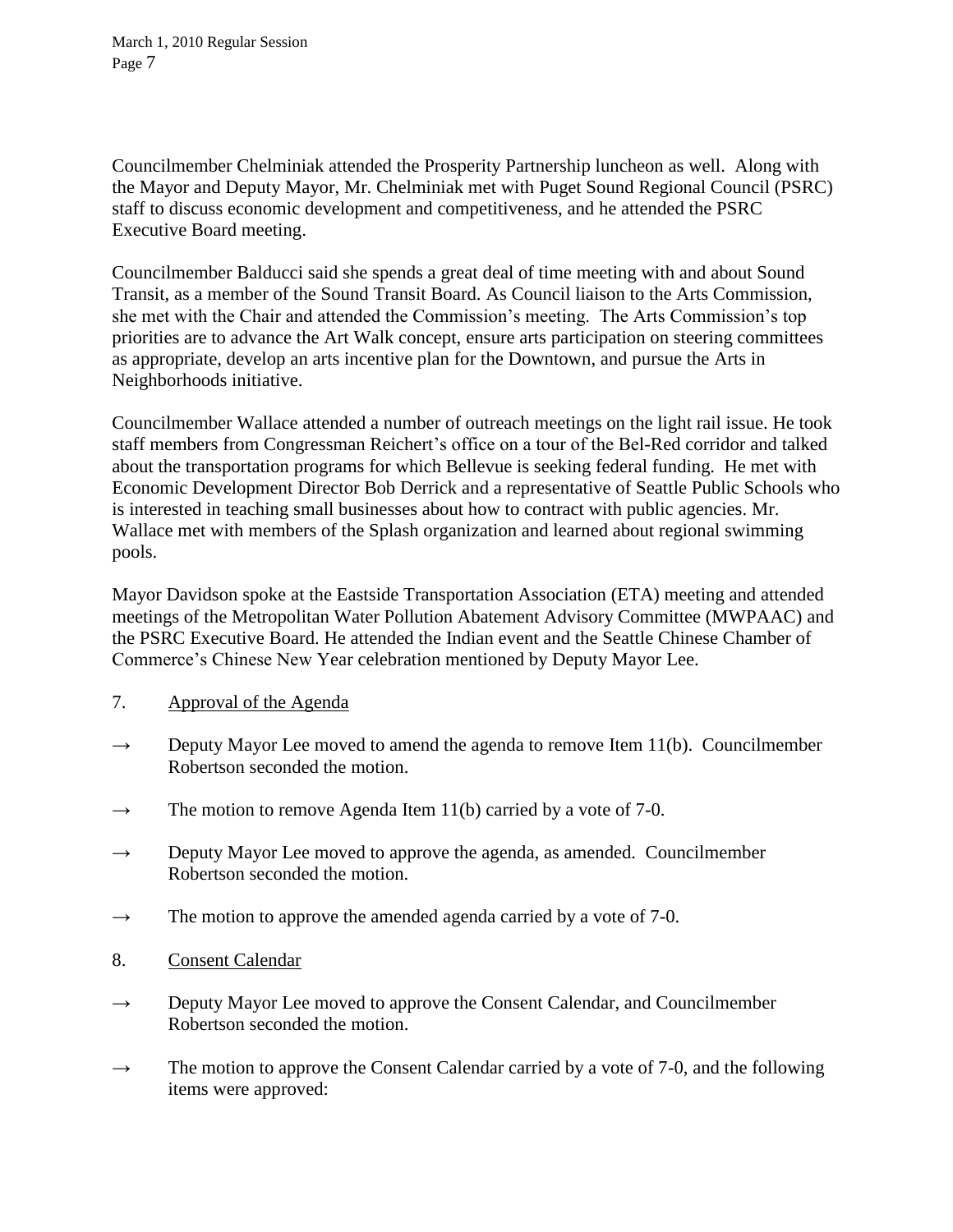- (a) Minutes of January 19, 2010 Study Session Minutes of January 19, 2010 Regular Session Minutes of January 25, 2010 Extended Study Session
- (b) Resolution No. 8049 authorizing execution of a contract with Cummins Northwest, Inc., in an amount not to exceed \$139,044.19, for the purchase of three multi-voltage portable emergency generators.
- (c) Motion to approve payment of claims for the period February 13, 2010 through February 26, 2010 and payroll for the period February 1, 2010 through February 15, 2010.
- (d) Resolution No. 8050 authorizing execution of a two-year General Services Agreement with Automated Funds Transfer Services (AFTS) in an estimated total amount of \$39,000 for the two-year term, with the option to extend the Agreement for an additional two years, for printing and mailing services.
- (e) Resolution No. 8051 authorizing execution of a Third Amendment to the Professional Services Agreement between the City and Cabot Dow increasing the contract amount by \$45,000 for labor agreement negotiations and other legal services related to union matters.
- (f) Resolution No. 8052 authorizing execution of an agreement with GeoAnalytics, in an amount not to exceed \$59,500, for the purchase of address and parcel creation and maintenance software.
- (g) Resolution No. 8053 authorizing execution of a five-year Lease Agreement, with an automatic five-year extension, with New Cingular Wireless, PCS, LLC, at Coal Creek Natural Area.
- (h) Parks General Services Contracts

Resolution No. 8054 authorizing execution of a two-year General Services Contract, with an option for two additional years, with Teufel Nurseries, in an amount not to exceed a potential total of \$94,367.57, for landscaping services at various City locations.

Resolution No. 8055 authorizing execution of a renewal of a two-year General Services Contract with Total Landscape, in an amount not to exceed \$46,563.60, for landscaping services at various City locations.

(i) Motion to award Bid No. 10090 to Judge Netting Inc., in an amount not to exceed \$156,585.00, as the lowest responsible bidder, for the Bellevue Golf Course Driving Range Barrier Netting installation, funded by golf course user fees (CIP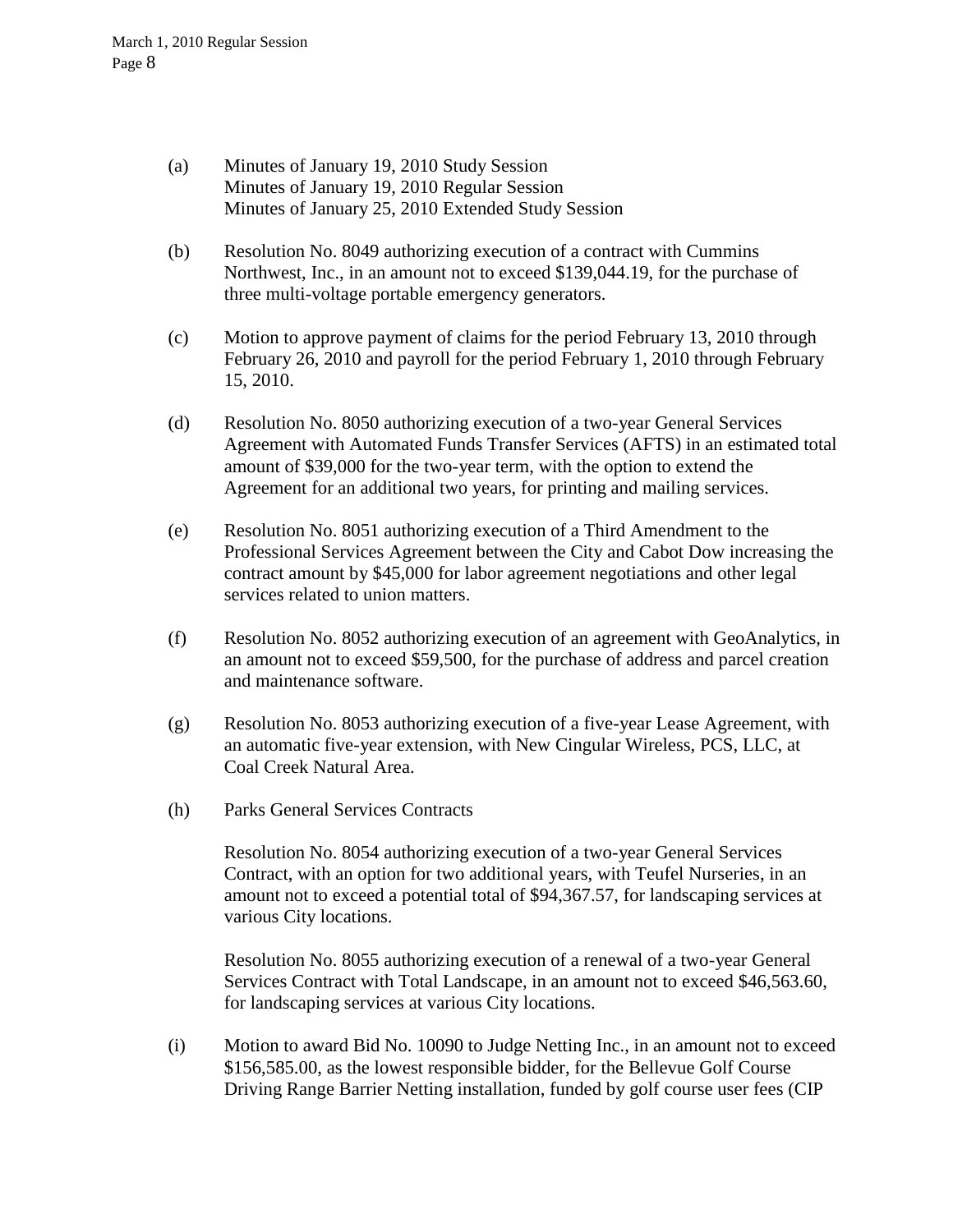Project No. P-R-2).

- (j) Ordinance No. 5938 amending Ordinance No. 5811, by extending the boundaries of Residential Permit Parking Zone 3, to include the west side of 105th Avenue SE from SE Wolverine Way to SE Cliff Place, restricting parking on the street to "No Parking 7 AM to 4 PM, Except Saturday, Sunday and Holidays, Except by Zone 3 Permit".
- (k) Resolution No. 8056 authorizing execution of a Professional Services Agreement with Otak, Inc., in an amount not to exceed \$90,000, for engineering services for the Valley Creek at NE 20th Street and Kelsey Creek at 140th Avenue NE Fish Passage Improvement Projects (CIP Plan No. D-81).
- (l) Ordinance No. 5939 authorizing execution of Amendment No. 2 to the Interlocal Agreement with the Seattle-King County Department of Public Health to accept \$58,707.66 in grant reimbursement funds to implement hazardous waste prevention and education programs in accordance with the Local Hazardous Waste Management Plan; establishing a project within the Operating Grants and Donations Fund; amending the budgets for Operating Grants and Donations Fund; appropriate unanticipated and future revenues to that fund; and authorizing expenditures of said grant funds.
- (m) Ordinance No. 5940 authorizing execution of and Interlocal Agreement for the 2010-2011 Waste Reduction and Recycling Grant Program with King County to accept grant reimbursement funds of \$364,997 to implement waste reduction and recycling education programs in accordance with the King County Comprehensive Solid Waste Management Plan; establishing a project within the Operating Grants and Donations Fund; appropriate unanticipated and future revenues to that fund; and authorizing expenditures of said grant funds.
- (n) Ordinance No. 5941 authorizing execution of an Interlocal Agreement with the Washington State Department of Ecology to accept \$79,446 in reimbursement grant funds from the Coordinated Prevention Grant Program for implementing recycling and hazardous waste prevention and education programs; establishing a project within the Operating Grants and Donations Fund; amending the budget for the Operating Grants and Donations Fund by appropriating additional revenues to those funds; and authorizing expenditures of grant monies and said funds.
- 9. Public Hearings: None.
- 10. Land Use: None.
- 11. Other Ordinances, Resolutions and Motions
	- (a) Resolution No. 8046 authorizing the write-off of certain uncollectible accounts.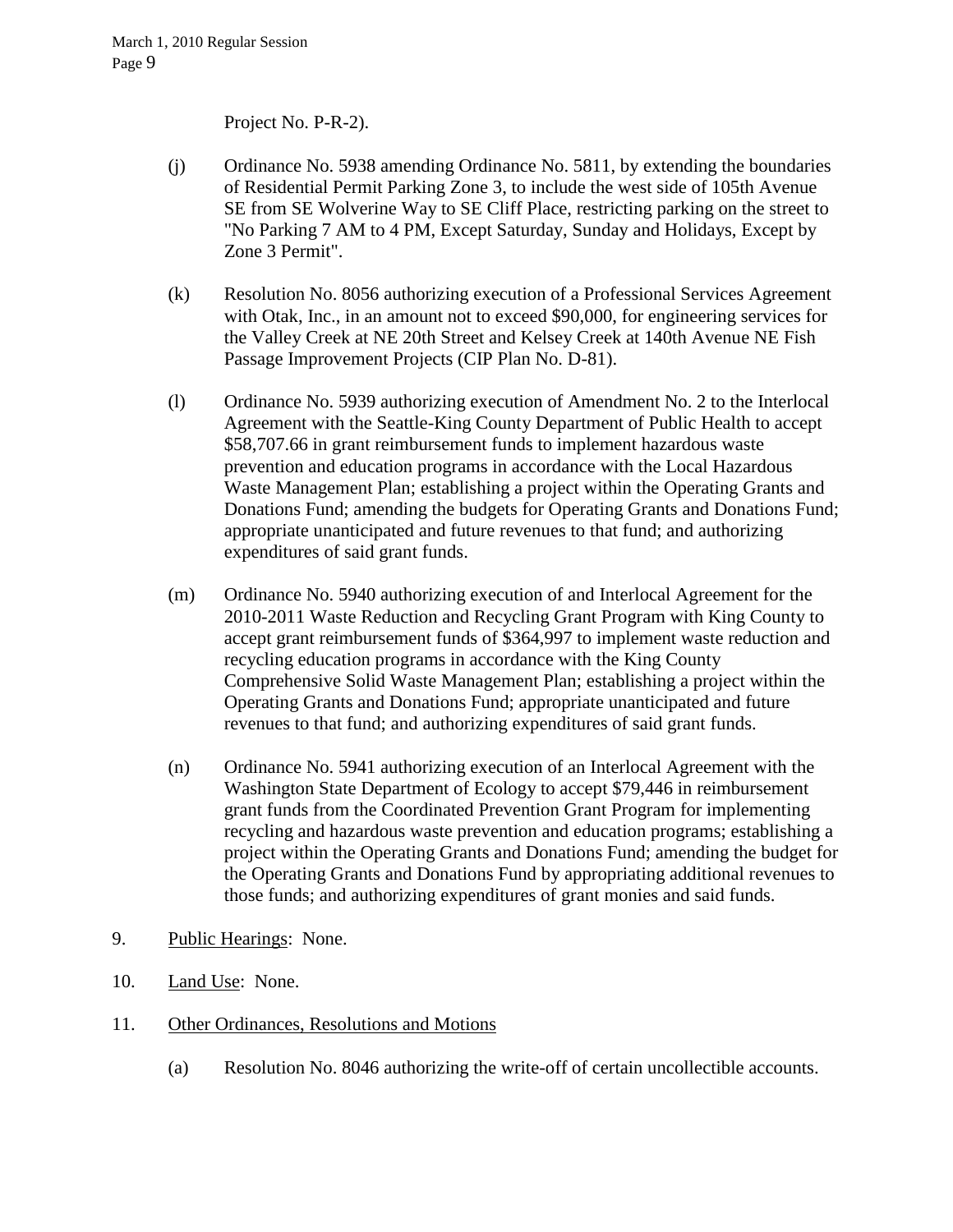Mr. Sarkozy explained that Resolution No. 8046 authorizes the write-off of 11 uncollectible accounts totaling \$134,261.45. City Council action is required to declare the accounts uncollectible. An account may not be written off unless all cost-effective means of collection have been exhausted.

Finance Director Jan Hawn recalled that this item was initially presented on the February 16 Consent Calendar, but action was postponed due to questions from the Council. She referred the Council to page 11-1 of the meeting packet for additional information.

Councilmember Degginger stated a policy concern given that some of the accounts have been delinquent for some time, which leads him to question staff's efforts to collect monies owed the City. He would like to adopt a policy that aggressively pursues timely collection.

Ms. Hawn said staff takes collections seriously and engages in due diligence to pursue all opportunities to collect delinquent accounts. In this case, there was a change in the collection agency contract which made the process longer than normal.

Councilmember Degginger stated his concern that information has not been provided to the Council to demonstrate whether the delinquent accounts are collectible or not. He noted that several of the amounts are too large for him to be comfortable with writing them off.

Deputy Mayor Lee said he is sympathetic to Councilmember Degginger's position. He hopes the larger dollars amounts and older accounts are an exception this time.

- $\rightarrow$  Deputy Mayor Lee moved to approve Resolution No. 8046, and Councilmember Wallace seconded the motion.
- $\rightarrow$  The motion to approve Resolution No. 8046 carried by a vote of 5-2, with Councilmember Degginger and Councilmember Chelminiak opposed.
	- (b) Ordinance No. 5942 authorizing: 1) Amendment of the 2009-2015 Capital Investment Program (CIP) Plan to create a new CIP project entitled NE 15th Street Multi-Modal Corridor (Sgmt 1), 116th Avenue NE to 124th Avenue NE (CIP Plan No. PW-R-163) with an initial project budget of \$1,000,000: 2) Transfer a total of \$1,000,000 in Mobility & Infrastructure Initiative funding from CIP Plan No. G-80 to fund CIP Plan No. PW-R-163; and, 3) Execution of a consultant agreement with HDR Engineering, Inc., in an amount not to exceed \$1,331,583.58, for advanced engineering work for the NE 15th/16th Street corridor from 116th Avenue NE east to Northup Way, which will be funded by CIP Plan No. PW-R-163 and CIP Plan No. PW-R-153 Early Implementation of the Bel-Red Corridor Plan.

[Item postponed to March 8, 2010.]

12. Unfinished Business: None.